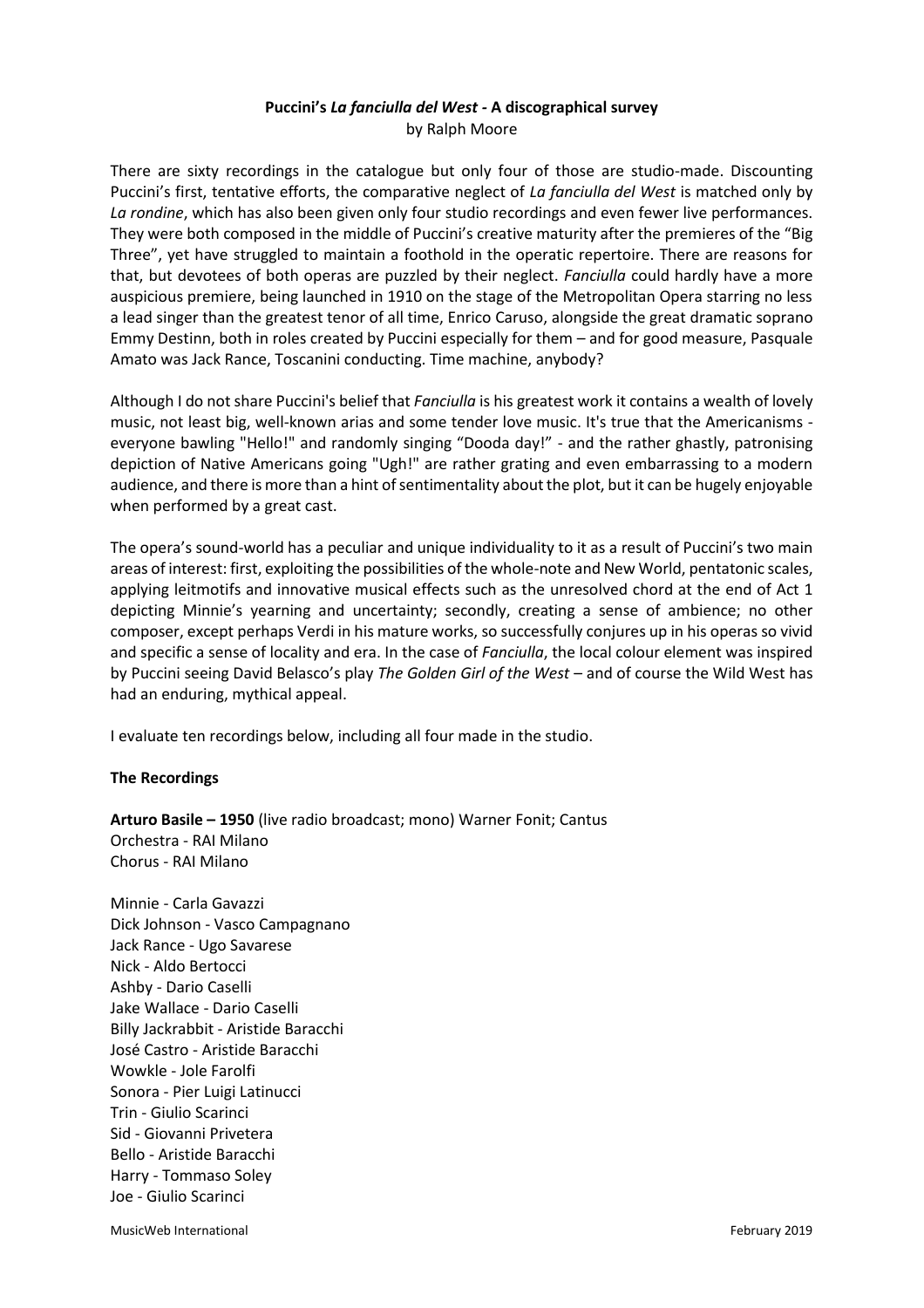Happy - Pasquale Lombardo Jim Larkens - Renato Pasquali Un postiglione - Tommaso Soley

Just as we must be tolerant of the patronising racial stereotyping here, enjoyment of this recording requires us to overlook the fact that despite the really good mono, studio sound, a slight, intermittent ticking permeates proceedings on both discs. Otherwise, it is a simultaneously uplifting and sobering thought that today when all the participants are long gone, we may hear in very acceptable sound a recording made nearly seventy years ago, and just 34 years after Puccini's death.

It was in fact the first recording ever, made in 1950, forty years after the premiere in New York. Nobody here approaches that kind of eminence or star quality of the artists who first presented it, but conductor Arturo Basile directs a detailed, well-paced and unobtrusive recording in which all the details emerge and nothing grates. The best singer here is undoubtedly Carla Gavazza, whom I found miscast as Donna Elvira in the contemporaneous Cetra recording of "Don Giovanni" but here she finds a vehicle suited to her spinto-verismo talents. Some top notes are wild and even out of tune but she has a big, vibrant sound with a fast vibrato and acts very convincingly, if rather broadly, as the lonely, feisty bar-keeper Minnie. She is in good company with a host of big-voiced sopranos who also chose to sing Minnie both on stage and in recordings in the 50's, when it was staged throughout Italy: Tebaldi, Olivero, Frazzoni, Caniglia and Steber all made a success of it. Ugo Savarese was a decent second-rank baritone whose timbre is too cloudy to capture fully the virile menace and allure of the fractious Sheriff and must yield to superior interpreters such Milnes and Gobbi - but he will do. The weakness here is the gentle, soft-grained tenor of Vasco Campagnano, whose rather lachrymose and even whining delivery - especially in the showpiece aria "Ch'ella mi creda" - does little to portray the glamour of the romantic, reluctant bandit; we must turn to Del Monaco and Corelli for that. The notes are a little kind in comparing him to Gigli; he has the notes and he's no comprimaro but he's not in that league.

In truth, the cast contains hardly a name remembered today even by aficionados, but rich-toned bass Dario Caselli makes an affecting Jake Wallace even if Giorgio Tozzi and Gwynne Howell in rival recordings have more beautiful voices and the rest of the cast, doubling and even trebling up in roles, are more than adequate.

Furthermore - and rather unusually in this remastered Warner Fonit series - there are notes, a synopsis and even the complete Italian libretto (no translation) in this box set.

**Dimitri Mitropoulos – 1954** (live; mono) Walhall; Regis; Myto Orchestra - Teatro Comunale di Firenze Chorus - Teatro Comunale di Firenze

Minnie - Eleanor Steber Dick Johnson - Mario Del Monaco Jack Rance - Giangiacomo Guelfi Nick - Piero De Palma Ashby - Vito Susca Jake Wallace - Giorgio Tozzi Billy Jackrabbit - Paolo Washington José Castro - Mario Frosini Wowkle - Laura Didier-Gambardella Sonora - Enzo Viaro Trin - Breno Ristori Sid - Lido Pettini Bello - Virgilio Carbonari

MusicWeb International p 2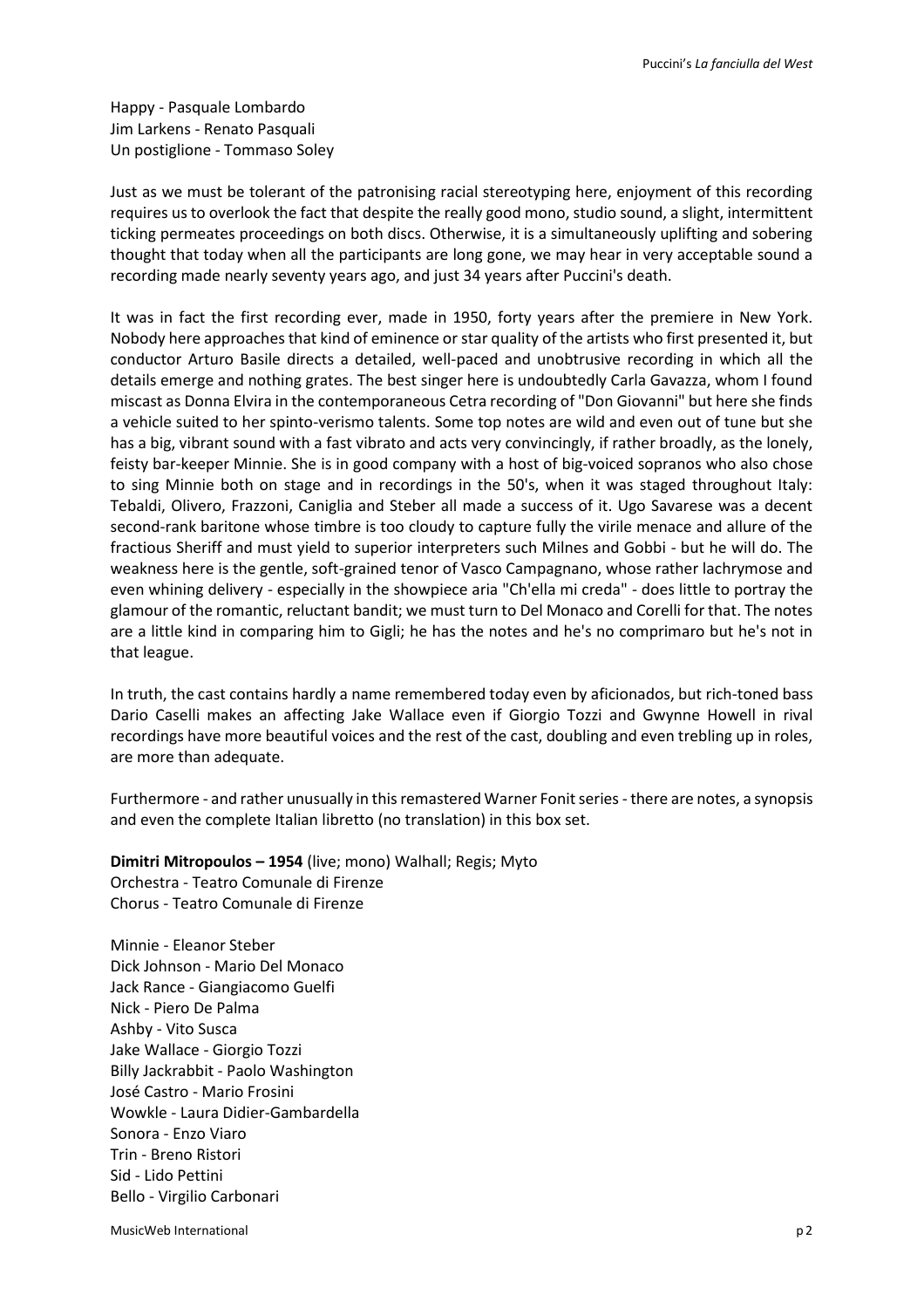Harry - Valiano Natali Joe - Enzo Guagni Happy - Agostino Ferrin Jim Larkens - Giorgio Giorgetti Un postiglione - Alberto Lotti-Camici

This is one of two classic live performances from the 50's which make the best possible case for this uneven opera, the other being the 1957 La Scala production with Corelli, Gobbi and Frazzoni, ably conducted by Votto. The sound here in this 1954 performance is marginally better, but you should be warned that neither of these is suitable as your sole recording or to introduce a novice to what Puccini (inexplicably) thought of as his masterpiece. It's in dim, fizzy mono, I'm afraid, so if you want decent sound, you will have to go for a studio recording or at least de Fabritiis' stereo recording from 1967.

Having said that, no Minnie except Olivero below touches Steber for her pathos, security and conviction. She has seemingly no difficulty with this fiendish role; hers was never a huge voice yet there is never any sense of her being under-powered or under-dramatised. She sings tirelessly and thrillingly with that peculiarly vibrant timbre which is so individual. Needless to say, Del Monaco matches her and by no means just belts his way through his part. Guelfi – solid, resonant and reliable, as in so many recordings of this period – is more ordinary than Gobbi, in his characterisation, but the voice is more intrinsically beautiful, with a more secure top, and he by no means underplays Jack Rance. His "Minnie dalla mia casa" is touching and passionate; you really believe that he loves Minnie - and the audience responds appreciatively.

This performance has been in and out of the catalogue in many guises for many years, and there are bargain editions from Walhall and Regis. As long as you are tolerant of the sound and are fond of this opera, you need it as a supplement to one in better sound - and it is especially recommendable to fans of Eleanor Steber who, in my opinion, is one of the two greatest post-war American sopranos the other being Eileen Farrell. This is a fitting tribute to her.

**Antonino Votto – 1956** (live; mono) Opera d'Oro Orchestra - Teatro alla Scala Chorus - Teatro alla Scala

Minnie - Gigliola Frazzoni Dick Johnson - Franco Corelli Jack Rance - Tito Gobbi Nick - Franco Ricciardi Ashby - Ugo Novelli Jake Wallace - Nicola Zaccaria Billy Jackrabbit - Rando Coda José Castro - Vittorio Tatozzi Wowkle - Maria Amadini Sonora - Enzo Sordello Trin - Athos Cesarini Sid - Michele Cazzato (Casato) Bello - Pier Luigi Latinucci Harry - Gino Del Signore Joe - Angelo Mercuriali Happy - Carlo Forti Jim Larkens - Giuseppe Morresi Un postiglione - Erminio Benatti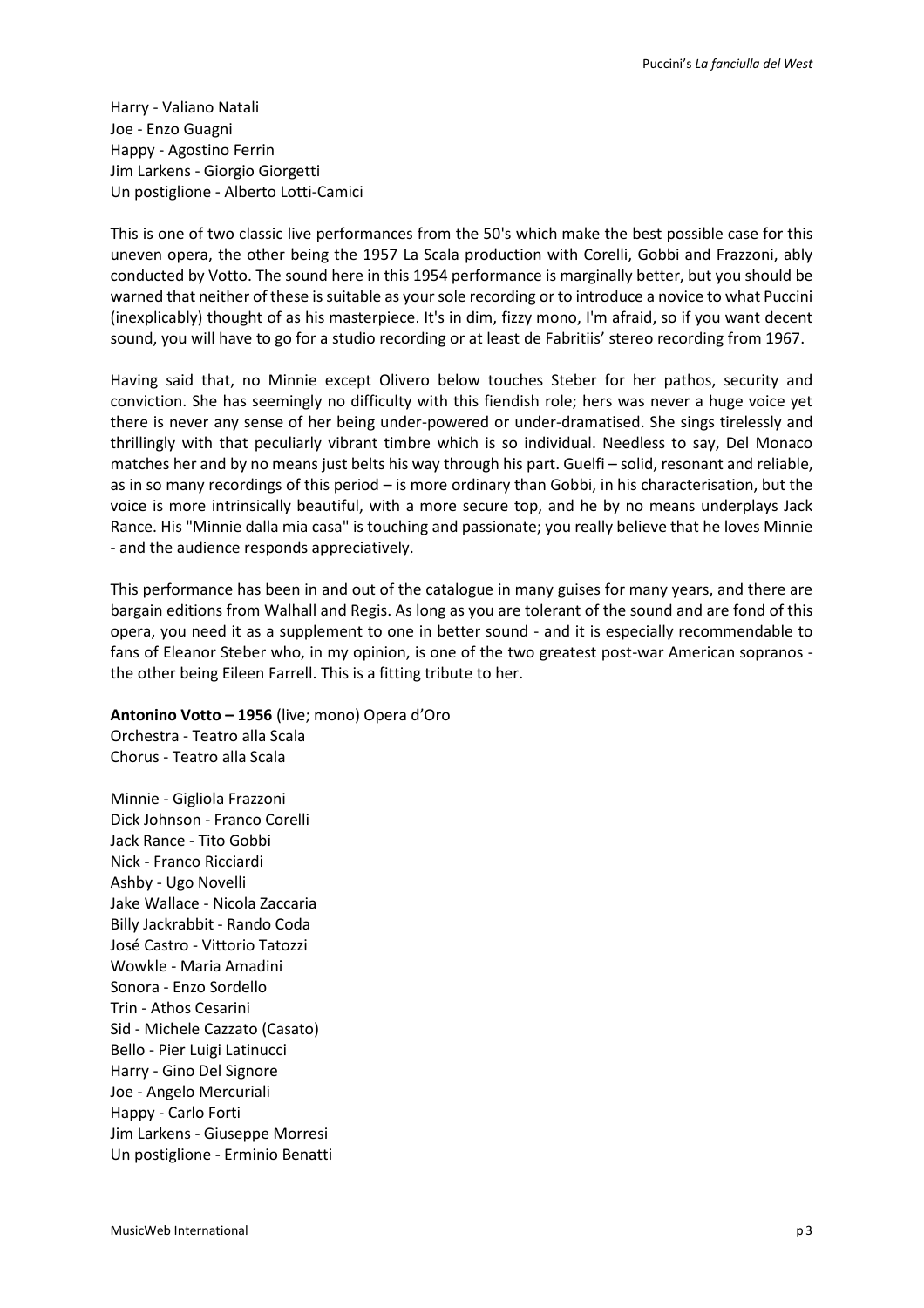Votto is, as ever, reliable here but it is the singers who astonish: Corelli is clearly in spectacular voice; no other tenor, even Del Monaco, provides such visceral thrills. Gobbi is both snarling and subtle as the sheriff, while Gigliola Frazzoni turns in a truly startling performance as Minnie; wild and wonderful, with the occasional mis-fire but some of the most heartfelt and gutsy singing you'll ever hear from a dramatic soprano. She lives the part and has the right voice, too: warmer than Nilsson's, very similar to Tebaldi, with similar power; it's a crime that neither EMI nor Decca made a studio recording with her, as, unfortunately, the live sound is pretty wretched compared with Tebaldi and Del Monaco's and Nilsson's and Gibin's excellent studio, stereo issues. It is perhaps no better than what you'd expect for a 1956 stage performance but hard going when the harshness, distortions and fuzziness so obscure the sound picture. Buy this only as a supplement - it's cheap enough, especially on Marketplace - but don't expect much aurally; it's pretty dim and disappointing. If only the sound quality had been a bit better, it could have been a first choice, at least for mono recordings. You can sample it on YouTube, too.

**Franco Capuana – 1958** (studio; stereo) Decca Orchestra - Santa Cecilia Chorus - Santa Cecilia

Minnie - Renata Tebaldi Dick Johnson - Mario Del Monaco Jack Rance - Cornell MacNeil Nick - Piero De Palma Ashby - Silvio Maionica Jake Wallace - Giorgio Tozzi Billy Jackrabbit - Dario Caselli Wowkle - Biancamaria Casoni Sonora - Giorgio Giorgetti Trin - Enzo Guagni Sid - Virgilio Carbonari Bello - Ezio Peruzzi Harry - Mario Carlin Joe - Angelo Mercuriali Happy - Michele Cazzato (Casato) Jim Larkens - Giuseppe Morresi Un postiglione - Athos Cesarini

This should have been conducted by Votto with his favoured Minnie, Gigliola Frazzoni but Decca wanted their house singers; Votto demurred and was replaced by Capuana; the resultant cast was hardly inferior but I regret that the opportunity to record Frazzoni's Minnie was lost. Capuana is no less competent than Votto, but both miss some of the tension and excitement generated by von Matacic at key points such as Minnie's entrance and the card game. There is a slight danger of Capuana loving the score to death in the lyrical passages, too, but how lovely the cowboy chorus is their nostalgia song – and Capuana sings along so nicely in the love duet.

There are some welcome, recognisable names in the supporting cast – De Palma, Maionica, Caselli (a previous Jake Wallace for Basile), Carlin, Mercuriali et al were all La Scala regulars – and chief among them is the luxurious casting of Tozzi as Jake Wallace – "Jeck Wull-ahse" (sic) – why does no-one ever tell the Nick how to pronounce that English name? - as warm smooth and sonorous as his finest rivals Zaccaria and Howell.

The sole non-Italian here is Cornell MacNeil. There is no doubting the rich quality or volume of his baritone; the question is whether it and his characterisation fit the role? Here, I quote with permission, as I have in my previous *Ring* survey, a bon mot from my "learned friend": "The problem with MacNeil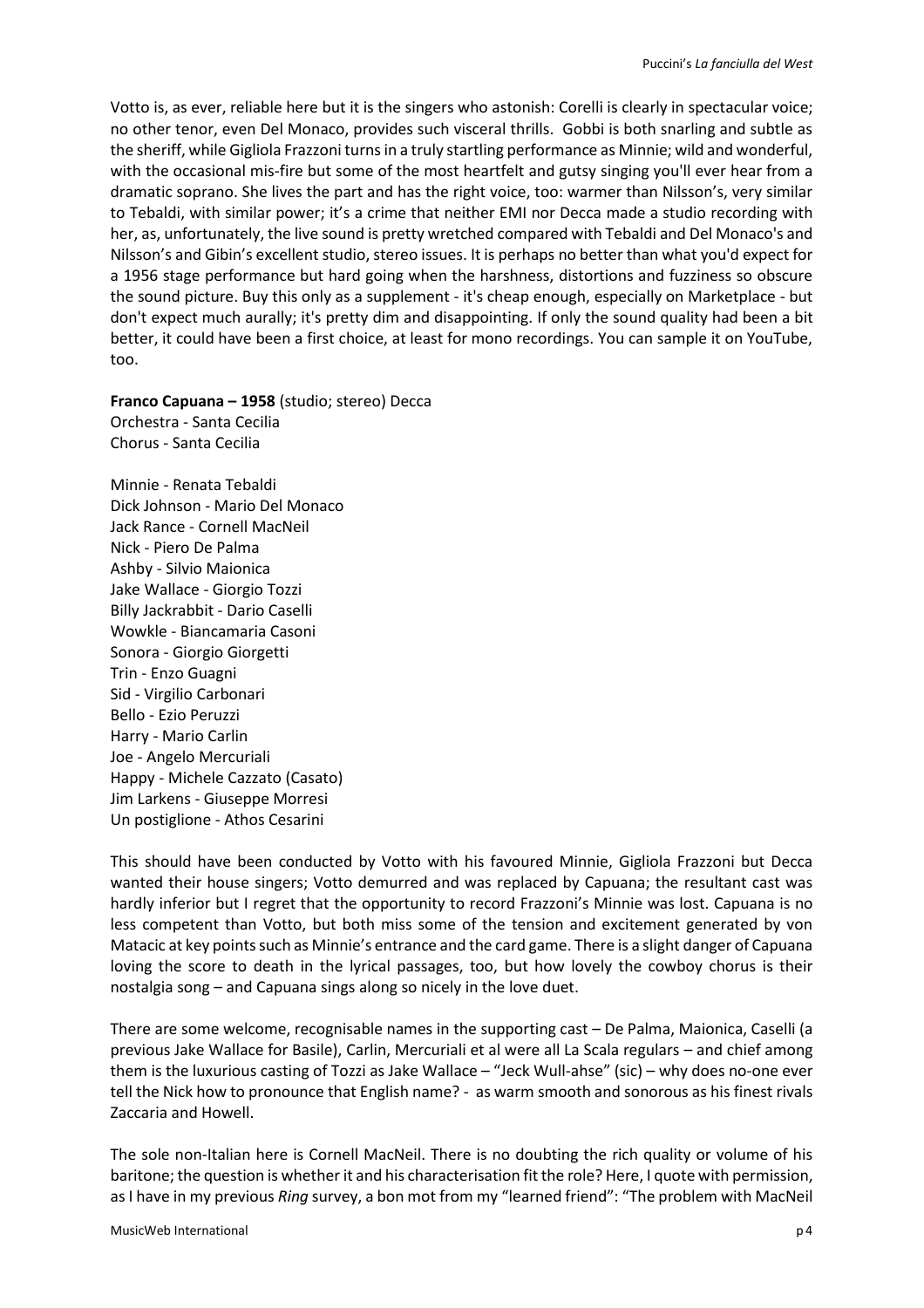is that his sound is too "nice" - at the end of Act II, having lost that all important card game with Minnie, Rance bids her "Buona notte"; MacNeil sounds for all the world as if he is bidding the vicar good night after midnight mass."

I cannot resist, too, quoting at some length from the "100 Singers" posting about MacNeill on YouTube:

"It was a voice of huge size and "volcanic top notes"…but perhaps this exuberance blinds us for some flaws. He never was a sensitive singer. Rightly a critic once remarked, the baritone always has sung with an all-purpose expression; it was as if he relied only on the richness of his voice…In the late 1950's, producer John Culshaw chose MacNeil for the role of Amonasro in the DECCA production of AIDA with Tebaldi and Bergonzi. After the first rehearsals with the baritone, Herbert von Karajan asked: "Who has just hired this cowboy?" It seemed the Maestro didn't like unsophisticatedness..."

Ironic that MacNeil plays a cowboy here; he has the ardour and nobility for the passage when he is wooing Minnie, but can he do nasty? He certainly sounds tough enough challenging Johnson and interrogating Castro and his "Ah, sfacciato!" just after Johnson's plea is properly snarled, but yes, the "Buona notte" is pathetically inadequate.

Whenever I listen to the great Renata Tebaldi, I cannot help but recall an unkind comment by a previous prominent reviewer (I forget which) that he always hears "a hint of fishwife" in her tone, which seems an odd statement to make about the soprano whom Toscanini dubbed "la voce d'angelo" (whereas Johnson leaves her pondering his remark that she has "un viso d'angelo"), but as she matured an edge did creep into her voice, especially on high notes. So much of her singing is balm, with admirable legato, but the scratchiness is there; I have the same problem with Régine Crespin, but apparently some others don't hear it. When she expands into "S'amavan tanto", I don't like the sound she makes. On the other hand, she is lovable in "Io non son che una povera fanciulla", very moving and controlled in her appeal to the miners to spare Johnson and her top B on "come le stelle" is spot on. I cannot be one of those voice-fanciers who decides whether a singer stands or falls by whether his or her sour top C is sour; by that criterion, singers like Domingo and Vickers would be discounted. In the end I acknowledge Tebaldi's artistry in a favourite role but still prefer Olivero or Neblett; you decide for yourself.

Which leaves Del Monaco. I am weary of the old debate regarding whether he is "too loud and unlovely"; we'd murder for a tenor of his heft and refulgence today and it is simply untrue that he could not sing quietly or subtly – you have only to listen to the love duet, where Tebaldi, too, is her most winning - although, like Corelli, he had no qualms about grandstanding and hanging on to the money notes. He's wonderfully explosive in "Amai la vita" but tender and steady as can be in "O Minnie non piangete", complete with cheesy background humming – lovely!

There are a few traditional stage cuts; Decca's early stereo sound is warm and detailed; such a relief after the other two ropey live, mono recordings from the 50's.

**Lovro von Matacic – 1958** (studio; stereo) EMI Orchestra - Teatro alla Scala Chorus - Teatro alla Scala

Minnie - Birgit Nilsson Dick Johnson - João Gibin Jack Rance - Andrea Mongelli Nick - Renato Ercolani Ashby - Antonio Cassinelli

MusicWeb International p 5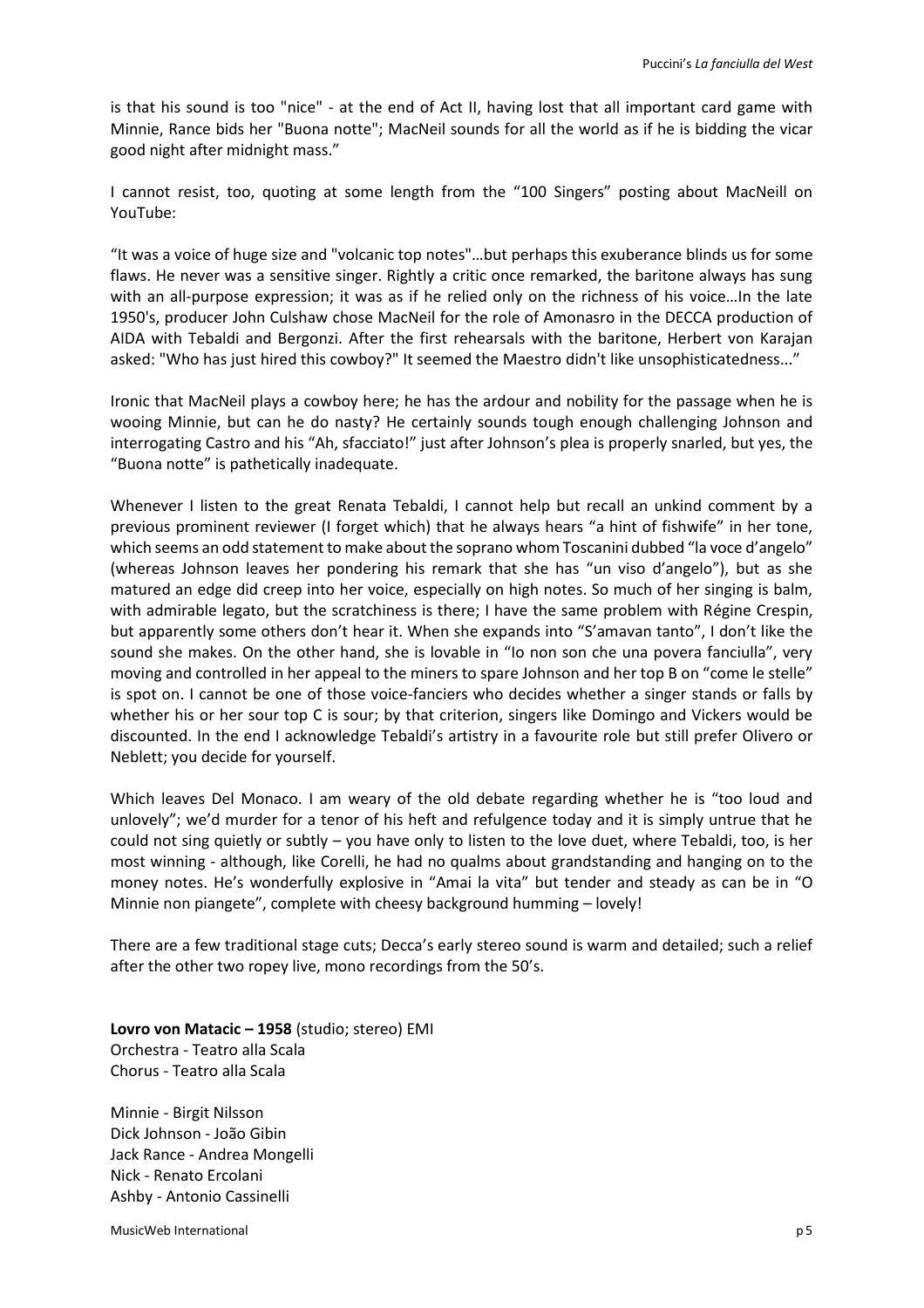Jake Wallace - Nicola Zaccaria Billy Jackrabbit - Carlo Forti José Castro - Carlo Forti Wowkle - Gabriella Carturan Sonora - Enzo Sordello Trin - Florindo Andreolli Sid - Giuseppe Costariol Bello - Dino Mantovani Harry - Dino Formichini Joe - Antonio Costantino Happy - Leonardo Monreale Jim Larkens - Giuseppe Morresi Un postiglione - Angelo Mercuriali

This was supposed to be EMI's answer to the Decca recording with an equally starry line-up of Callas, Corelli and Gobbi, which must surely top the list of great recordings never made, along with the Callas-Gobbi Macbeth that never happened. Callas being unavailable, you would think that EMI would have snapped up Gigliola Frazzoni, cynically bumped by Decca along with Votto in favour of their own artists on contract, but instead they opted for rising star Birgit Nilsson, who learned the part especially, never having sung it on stage. Instead of Corelli, Brazilian tenor João Gibin was recruited to make his sole commercial recording and Andrea Mongelli, another singer who was hardly a household name, was engaged to sing Rance. You might say that the whole project was a bit of a gamble.

You can be almost certain that anything conducted by von Matacic will be superlative – and sound very Italian, too, despite the conductor being Croatian. He is fluid, flexible, urgent and expansive by turns; for excellence, this is conducting to set alongside that of de Fabritiis below. At key moments, he is unafraid to court sentimentality by really slowing down and pausing, whereas Capuana can be a bit brisk. Von Matacic sounds as if he loves the music.

The right note is set by the warm, rolling delivery of his ballad, by Zaccaria, introduced by Renato Ercolani's Nick as another "Jeck Wull-ahse". The three principals are the only non-Italians in the cast – although the Greek Zaccaria was virtually naturalised as the resident La Scala principal bass for fifteen years - so the dialogue and interplay sound as authentically Italian as the conducting. I have never encountered Mongelli in any other recordings, but he has a big, black sound, apt for the sheriff, but his handsome baritone hasn't much finesse or variety, and his legato could be better, but he is impressive in a generalised kind of way. His "Buona notte" is supposed to be intoned "coldly", by a man "absolutely dumbfounded", but he growls like a pantomime villain.

Nilsson's soprano in this role has, and always will, divide opinion. There is rather a plaintive quality to her softer singing but of course she dominates the big moments with her massive, pure tone – without, I must say, sounding too much like a Valkyrie on the loose in Gold Rush California; she sounds more like the woman tough enough to claim that anyone wanting to steal the barrel containing all the miners' gold would have to do so over her dead body. Olivero and Neblett move me more than Nilsson, though and I don't find her acting of hysteria very convincing in the crucial gambling scene.

Gibin is obviously not a big, bronze-voiced tenor like Del Monaco or Corelli, nor does he have Domingo's golden tone. What he does have is a nice, well-schooled voice, with an attractive, reedy quality to it and good penetration on top notes. I hadn't heard him in this recording for many years before embarking on this survey and must say that my re-encounter with him revealed him to be much better than I had remembered, even if still lacks the heft ideal for the most dramatic moments such the narration of how he embarked on his life of crime and in the climax of "Ch'ella mi creda", beautifully sung though it is.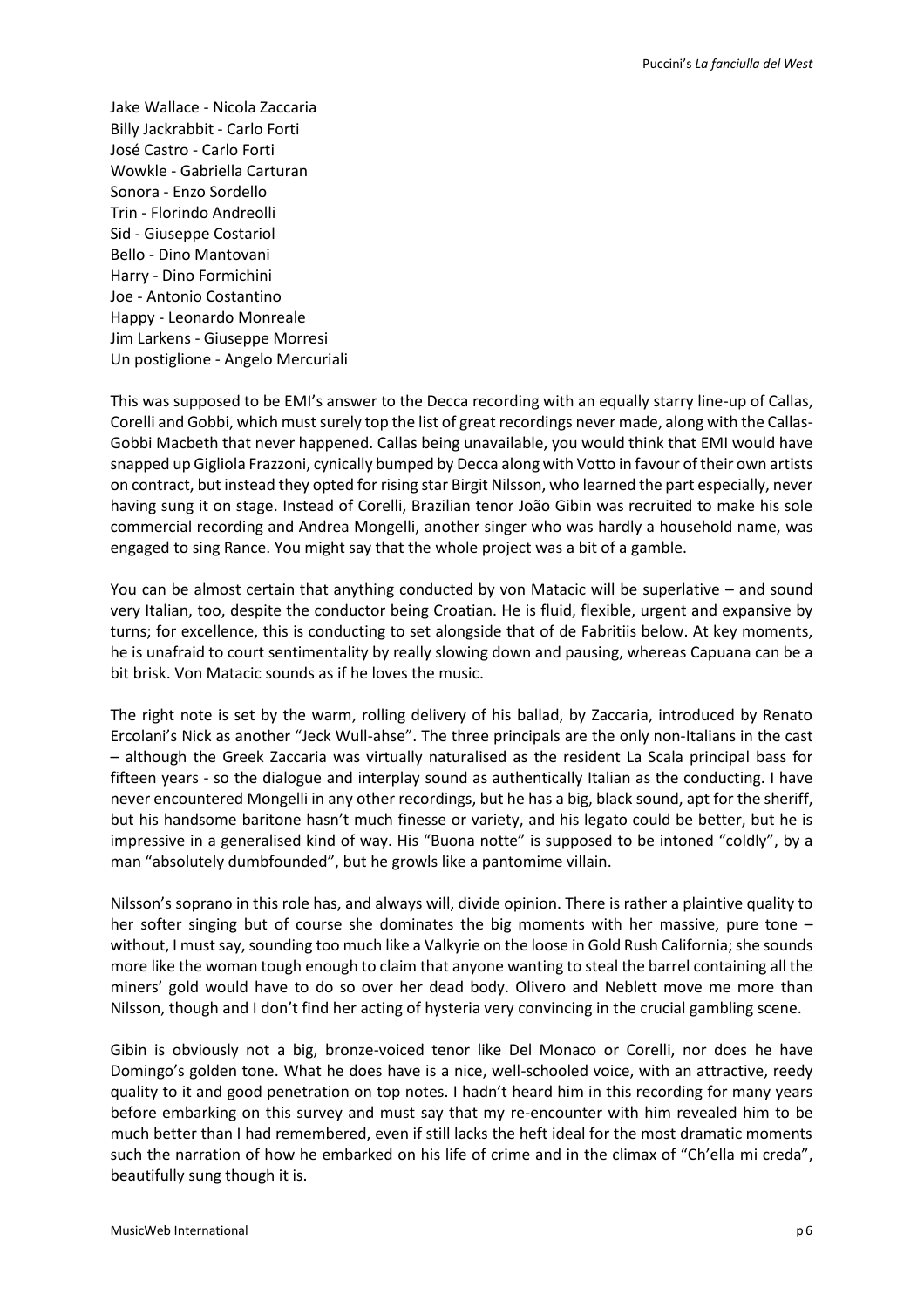EMI's sound is close and immediate, not as rich as that given to Capuana by Decca but admirably detailed. As with that Decca studio recording, there are a few cuts. This is a fine recording and will satisfy most listeners, even if one or two more provide that bit more warmth, glamour and excitement in the singing.

**Oliviero De Fabritiis – 1967** (live; stereo) Myto; Opera Fanatic Orchestra - Teatro la Fenice di Venezia Chorus - Teatro La Fenice di Venezia

Minnie - Magda Olivero Dick Johnson - Daniele Barioni Jack Rance - Giangiacomo Guelfi Nick - Mario Guggia Ashby - Angelo Nosotti Jake Wallace - Alessandro Maddalena Billy Jackrabbit - Uberto Scaglione José Castro - Franco Federici Wowkle - Anna Lia Bazzani Sonora - Giuseppe Zecchillo Trin - Vittorio Pandano Sid - Bruno Tessari Bello - Bruno Grella Harry - Augusto Pedroni Joe - Mario Carlin Happy - Gianni Socci Jim Larkens - Francesco Signor Un postiglione - Augusto Veronese

Magda Olivero's unique voice will always divide opinion; responses are diverse. I myself find that I love in her in certain roles (Francesca, Iris, Fedora, Adriana) but find her all wrong for others (Medea, Manon Lescaut). She's great here. She began as a soprano leggero with a tight, fluttery vibrato more typical of the pre-war era when she embarked upon the first phase of her career, but on her comeback in her fifties she developed a bigger, steadier sound and moved into dramatico-spinto roles. Her way of inflecting text, the little glottal catch, her delicate, floated pianissimi and the thrust of her voice on the money notes are so individual and captivating, even if she doesn't especially sound like a young woman - yet her top C is a dream, like a shaft of light.

Guelfi has a big, brazen baritone; you would not think that subtlety was his forte but in fact he sang some bel canto roles successfully. He studied with Ruffo and some of that superlative artist's glamour rubbed off. In any case, depicting the snarling, bullying Jack Rance plays to his strengths; I just revel in the amplitude of his sound. He's a good actor, too – better than the equally sumptuously vocallyendowed MacNeil; his "Buona notte" when defeated by Minnie cheating in their card game to decide Johnsons's fate is a distillation of rage and frustration, whereas MacNeil flunks it. Daniele Barioni will mainly be known to collectors as partner to Anna Moffo in her studio recording of *La rondine*; he has very attractive timbre, perhaps lacking the last ounce of personality and without quite the heft of Del Monaco or Corelli, but like Domingo, capable of both tenderness and passion and he makes a real impact with his first big outburst, "Amai la vita", going on to caress "Quello che tacete" delectably; audience approval has to be suppressed by others "shushing".

I recognise very few of the names among the supporting cast but they are excellent, a proper ensemble which blends beautifully. For once, even the Jake Wallace isn't a disappointment; Alessandro Maddalena has a proper Italian bass of the Pinza type: rich, deep with a fast vibrato. We are in safe hands with de Fabritiis in charge; both he could be relied upon to follow and faithfully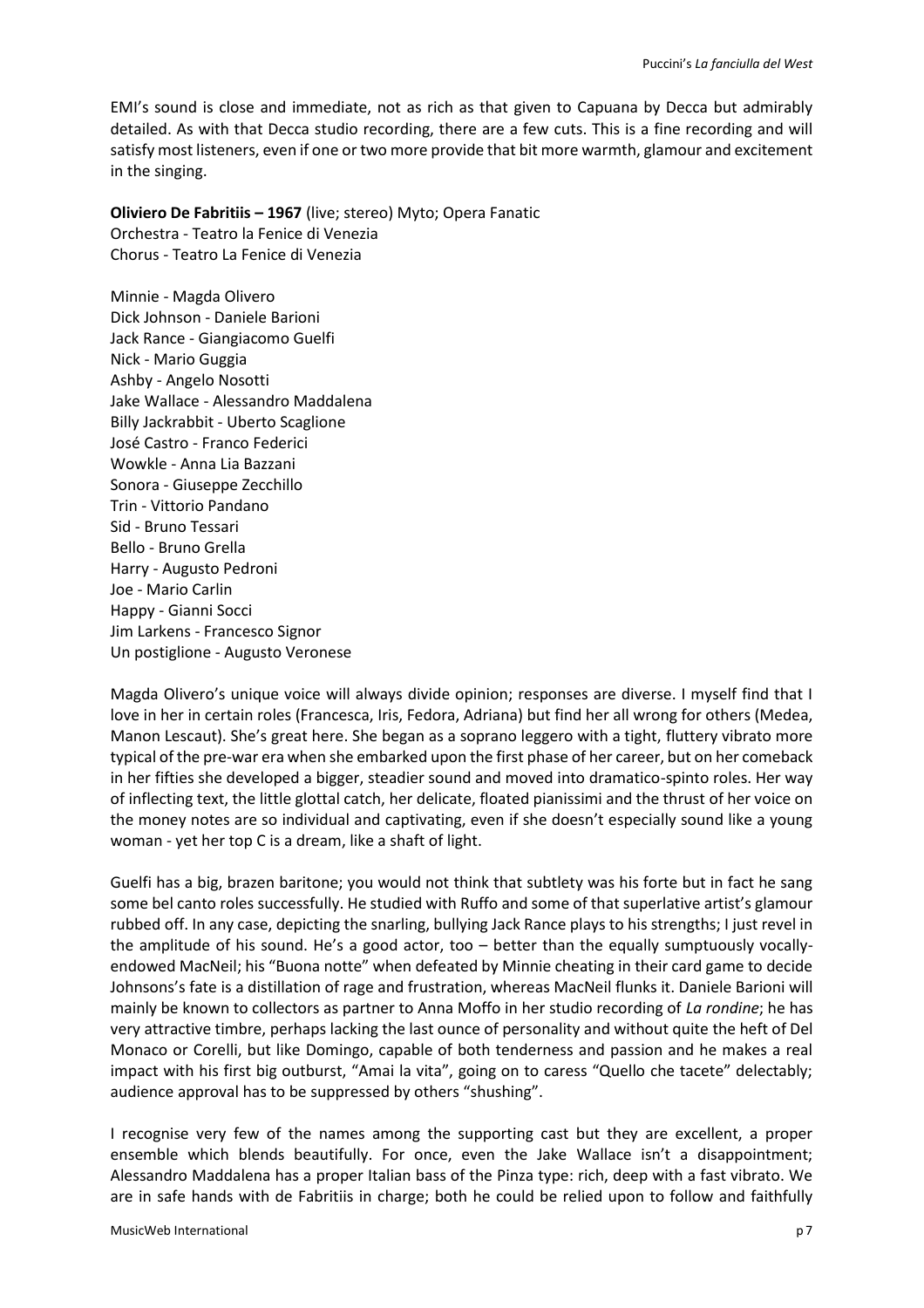interpret Puccini's score while Olivero is more inclined to follow its spirit; anyway, between them, they make magic and thus the music surges and sings without undue exaggeration. This is the best conducted of all the versions I know. The sound is a bit hissy and tinny but not at all bad for its age and provenance – and it's primitive stereo, too, miles better than, say, Sinopoli's live recording fifteen years later; unfortunately, it often catches the prompter well, too and the chattering, chuckling racket made by some audience members for some time into the start of Act 3 is enough to give you palpitations (they do eventually settle down). Never mind; this is as fine a performance as you could wish for. (It has the standard small cuts.)

Whenever I do one of these surveys, there's always a pleasant surprise; this is it.

**Zubin Mehta – 1978** (studio; stereo) DG Orchestra - Covent Garden Chorus - Covent Garden

Minnie - Carol Neblett Dick Johnson - Plácido Domingo Jack Rance - Sherrill Milnes Nick - Francis Egerton Ashby - Robert Lloyd Jake Wallace - Gwynne Howell Billy Jackrabbit - Paul Hudson José Castro - Eric Garrett Wowkle - Anne Wilkens Sonora - Jonathan Summers Trin - John Dobson Sid - Malcolm Rivers Bello - Tom McDonnell Harry - Paul Crook Joe - Robin Leggate Happy - William Elvin Jim Larkens - Malcolm King Un postiglione - Handel Owen

I bought this set on LP when it first came out, as a souvenir of the excellent -and at the time revelatory - Covent Garden production, which had arrived via Turin and Vienna and I had seen and much enjoyed. The cast in the recording is identical to the stage performances except that poor old Silvano Carroli who was very good - was edged out by a bigger star: Sherrill Milnes. I do not much hold that against Milnes as he here delivers one of his most subtle and thrilling performances on disc; the part of the snarling sheriff with romantic leanings fits him like a glove. Similarly, Domingo gives a performance to rank alongside his Manrico (also for Mehta) and his Radames for Muti. I don't always think he is ideal when more spinto heft is required, but he is here golden-toned and in clarion voice, singing tenderly, too, when required. Carol Neblett made Minnie a signature role in her career, proving to be one of the few sopranos able to stay the course in that cruelly taxing role, and although she does not quite deliver the excitement provided by Tebaldi , Olivero, or Frazzoni - any more than Domingo can rival Del Monaco or Corelli for sheer vocal glamour - she makes a complete, touching character out of the lonely camp-girl, has all the notes and is in vibrant voice, with gleaming top notes – her top C is a stunner. She has the right sound, too: girlish with steel when necessary

There is so much lovely, innovative and unusual music in this opera that I can forgive the moments of crassness and sentimentality in all that cowboy stuff - and some things are genuinely moving. The supporting cast is especially strong and they are clearly a wholly integrated group with the kind of ensemble and rapport that come from performing live together. The tone is set early on when Gwynne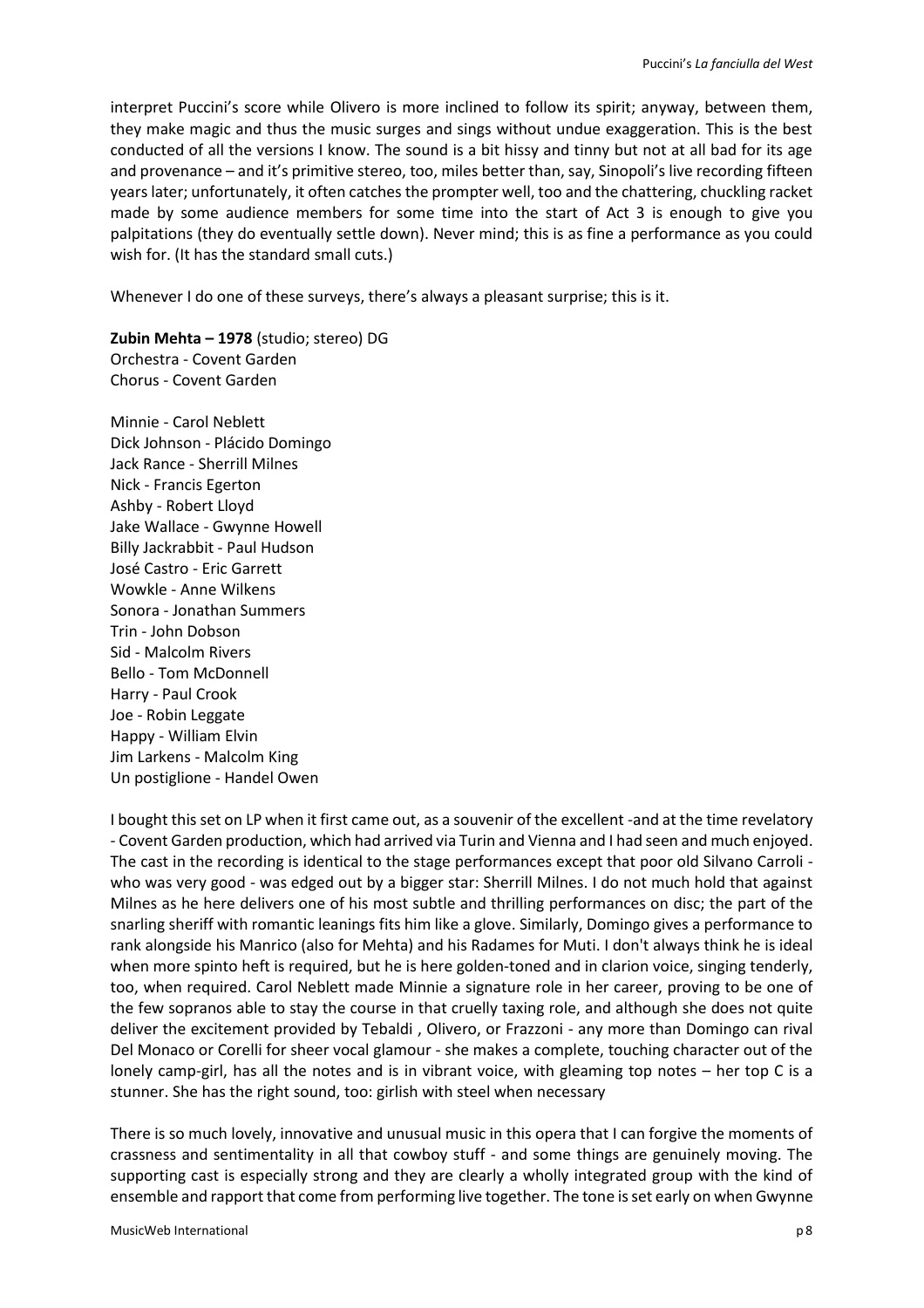Howell (as Jake Wallace, "il cantastorie del campo") sings a meltingly beautiful account of the ballad "Che faranno"; the dignity of his singing quite redeems its dangerous sentimentality and he is the best on record.

Mehta's direction is fluid and flexible; he lingers where he should and whips up the tension when it's needed. I hear no lack of warmth or affection in his conducting. The sound is beautifully rich, clear and balanced; the best of all the recordings here. I am not saying that this is the only, or even the finest, studio recording in that I still love the gung-ho glory of the singing in the earlier Decca set and Olivero's special, live performance, but this a very cohesive and satisfying account of this oddly patchy work.

**Giuseppe Sinopoli – 1982** (live; mono) Premiere Opera; The Opera Lovers Orchestra - Deutsche Oper Berlin Chorus - Deutsche Oper Berlin

Minnie - Ghena Dimitrova Dick Johnson - Franco Bonisolli Jack Rance - Silvano Carroli Nick - Loren Driscoll Ashby - Tomislav Neralic Jake Wallace - William Murray Wowkle - Kaja Borris Sonora - Rolf Kühne Trin - Karl-Ernst Mercker Sid - Otto Heuer Bello - Barry McDaniel Harry - Peter Maus Joe - William Pell

Poor sound with the voices too remote suggests a very amateur recording – and I wonder why it is mono, as late as 1982. The supporting cast are generally undistinguished, too, but not helped by the placement of the recording equipment; the orchestra tends to overpower them. This compromises the liveliness of the opening and the arrival of Jake Wallace, far too distantly placed, constitutes another disappointment; the unknown bass has no charisma, but he does have a wobble. We must look for consolation in the quality of the conducting and of the singing of the principal trio. Silvano Carroli specialised in the role of Jack Rance and I always feel sorry he was bumped in the DG recording in favour of a bigger name in Sherill Milnes; Bonisolli and Dimitrova were big names in their day and they had big voices, too, as did Carroli, which you can hear in the climax of his "Minnie, dalla mia casa" but the sound both vulgarises and diminishes their contributions. I am usually a fan of what Sinopoli does with the score but insofar as I can judge through the veil of sound, he is in one of his "pulling about" modes; tempi and phrasing are excessively distorted. You can hear, however, that both Dimitrova and Bonisolli are simply phenomenal, vocally; just listen to her top C in "s'amavan tanto", describing her parents' love for each other. I just wish this recording did them justice. The prolonged attempt by a few determined audience-members to applaud Bonisolli after his splendid - if absurdly etiolated by Sinopoli – "Ch'ella mi creda" is hushed by others; that admixture of admiration and frustration sums up my reaction to this recording. You might want to hear the extraordinary vocalisation here but it cannot possibly be a first recommendation.

**Lorin Maazel – 1991** (live composite; digital) Sony Orchestra - Teatro alla Scala Chorus - Teatro alla Scala

Minnie - Mara Zampieri Dick Johnson - Plácido Domingo

MusicWeb International properties are all the set of the set of the set of the set of the set of the set of the set of the set of the set of the set of the set of the set of the set of the set of the set of the set of the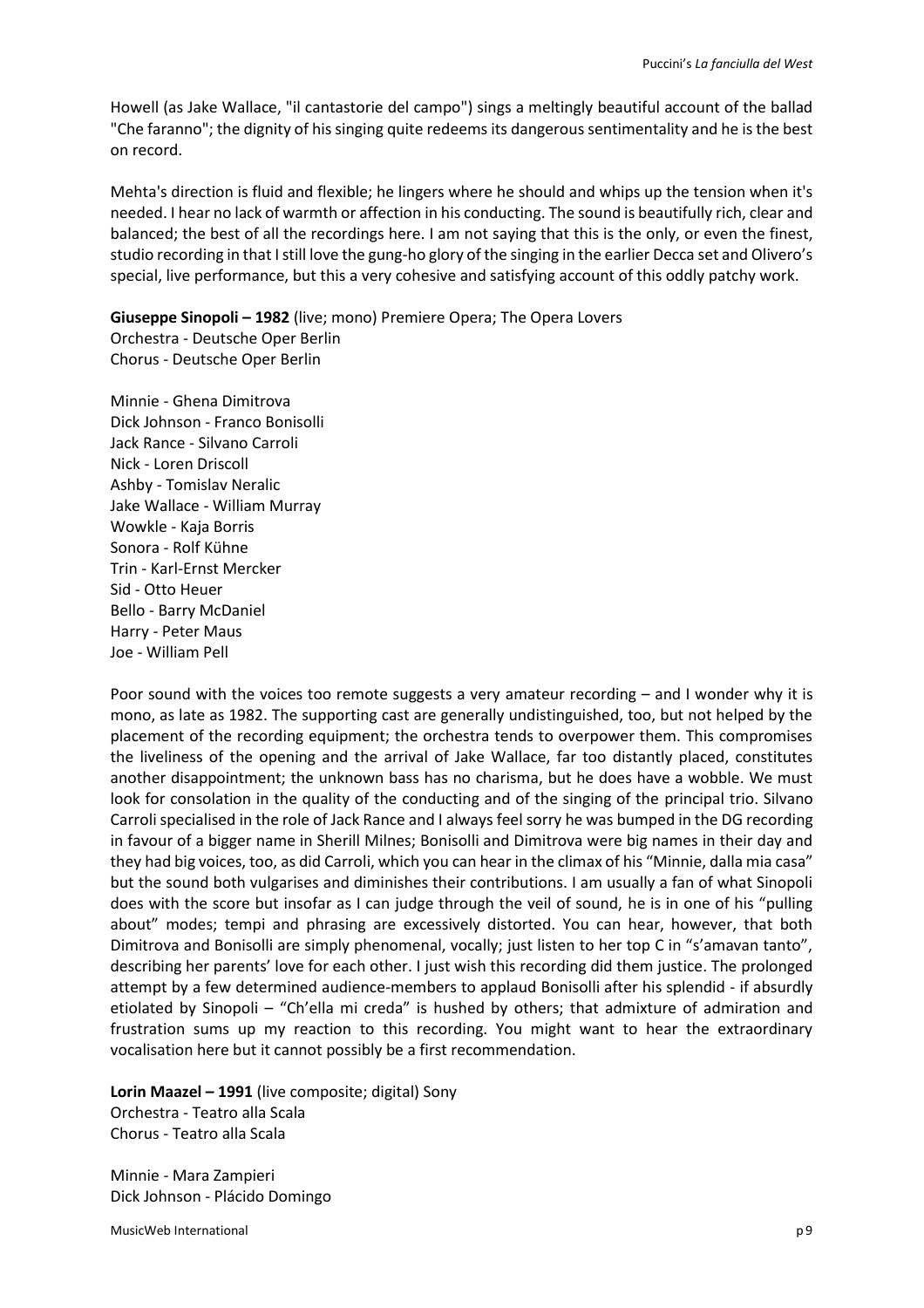Jack Rance - Juan (Joan) Pons Nick - Sergio Bertocchi Ashby - Luigi Roni Jake Wallace - Marco Chingari Billy Jackrabbit - Aldo Bramante José Castro - Claudio Giombi Wowkle - Nella Verri Sonora - Antonio Salvadori Trin - Ernesto Gavazzi Sid - Giovanni Savoiardo Bello - Orazio Mori Harry - Francesco Memeo Joe - Aldo Bottion Happy - Ernesto Panariello Jim Larkens - Pietro Spagnoli Un postiglione - Umberto Scalavino

The great drawback here is Mara Zampieri; she often sings softly very "straight", without any vibrato, sounding like a treble choirboy, especially in the quasi-parlando passages, and when she opens up the sound is blaring and acidulous, developing what is almost a tremolo. Her lower register is weak, too; this is an improperly integrated voice and often simply an unpleasant sound. The contrast with Domingo's rounded, golden tone and strong sense of line is marked. His top B is poor, but he is otherwise almost as good as he was for Mehta. Pons manages to draw more colours out of his baritone than was often the case, but his vibrato becomes excessive and he hasn't the resonance of Milnes, Guelfi or MacNeil. The supporting cast is strong, especially Luigi Roni's Ashby, but once again, Jake Wallace is not sung by a voice of great distinction – which is essential if his ballad is to make the requisite impact.

The recording balance is generally too much in favour of the orchestra; the voices, especially in the crowd scenes, are too recessed. The orchestra is fine and Maazel's conducting is animated but I do not find myself much moved by this performance; that special Puccinian "golden glow" is missing. All that is irrelevant in any case, if, as I do, you find the Minnie insufferable.

**Leonard Slatkin – 1991** (studio; digital) RCA Orchestra - Münchner Rundfunkorchester Chorus - Chor des Bayerischen Rundfunks

Minnie - Éva Marton Dick Johnson - Dennis O'Neill Jack Rance - Alain Fondary Nick - Walter Planté Ashby - Jan-Hendrik Rootering Jake Wallace - Brian Montgomery Billy Jackrabbit - Franz Hawlata José Castro - Helmut Berger-Tuna Wowkle - Cornelia Wulkopf Sonora - Jean-Marc Ivaldi Trin - Robert Swensen Sid - Danilo Serraiocco Bello - Max Cooke Harry - Jan Vacik Joe - Heinrich Weber Happy - Ludwig Baumann

MusicWeb International p 1